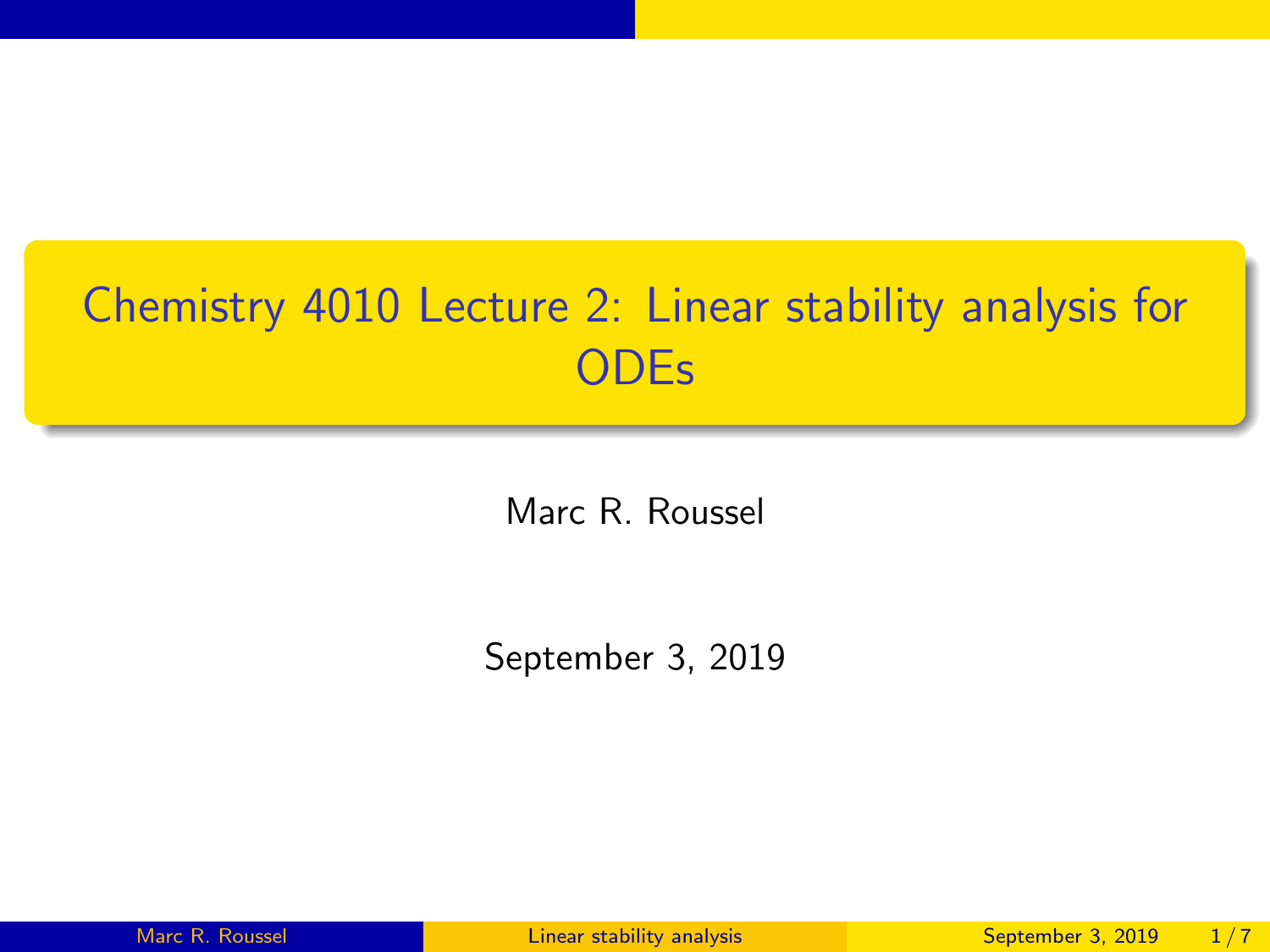## Linearizing an ODE

• Suppose we have a set of ODEs

$$
\dot{\mathbf{x}} = \mathbf{f}(\mathbf{x})
$$

with an equilibrium point  $\mathsf{x}^*$ , i.e.  $\mathsf{f}(\mathsf{x}^*) = \mathsf{0}$ . How do the trajectories near x\* behave?

Taylor expansion of  $f$  near  $x^*$ :

$$
\dot{\mathbf{x}} = \mathbf{f}(\mathbf{x}^*)^{\mathbf{v}} + \left. \frac{\partial \mathbf{f}}{\partial \mathbf{x}} \right|_{\mathbf{x}^*} (\mathbf{x} - \mathbf{x}^*) + O\left( (\mathbf{x} - \mathbf{x}^*)^2 \right)
$$

- Big O notation: denotes terms with an exponent at least as large, in this case terms with an exponent of at least 2.
- If  $x$  is sufficiently close to  $x^*$ , then

$$
\dot{\mathbf{x}} \approx \left. \frac{\partial \mathbf{f}}{\partial \mathbf{x}} \right|_{\mathbf{x}^*} (\mathbf{x} - \mathbf{x}^*)
$$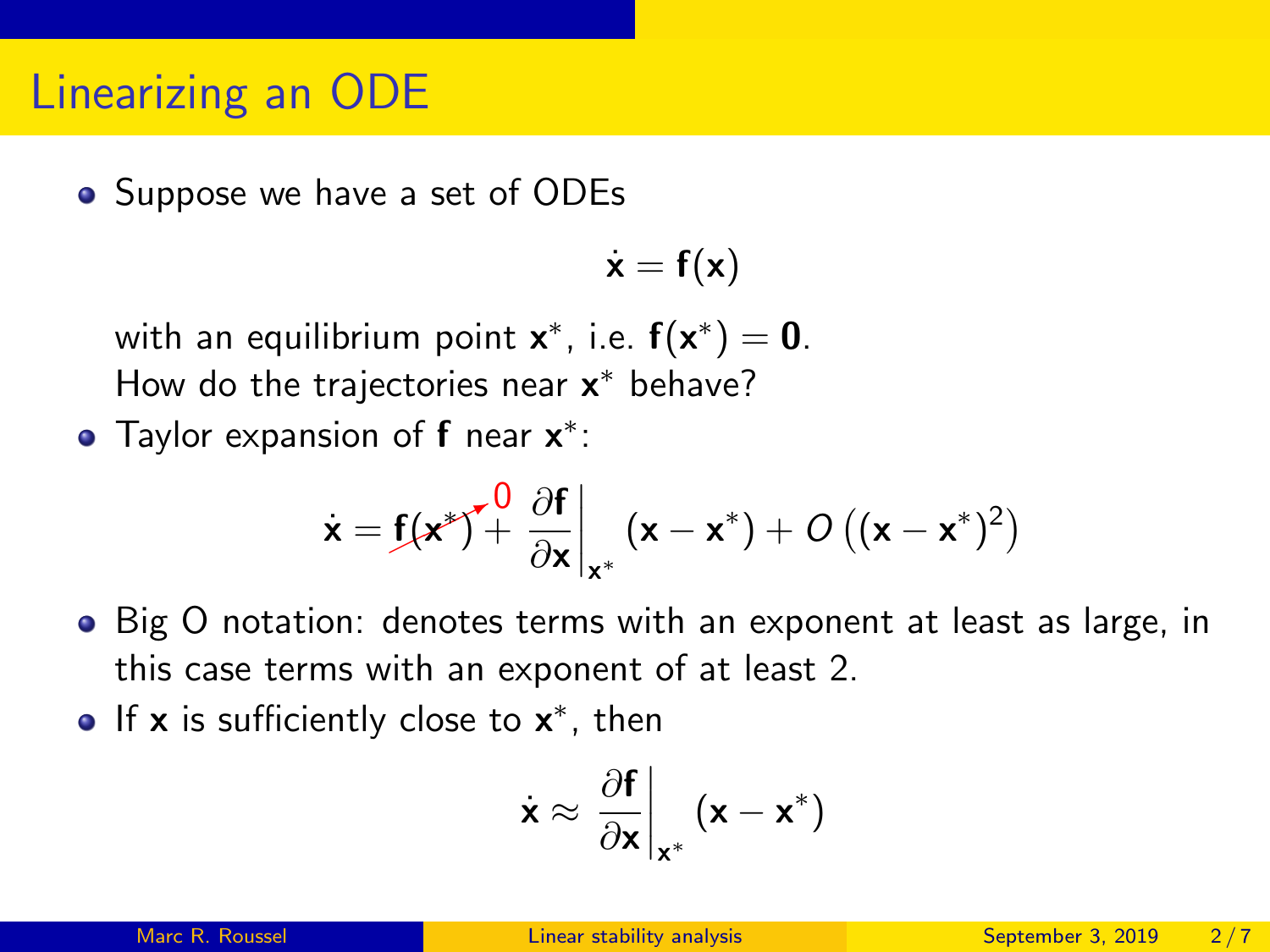•  $\partial f/\partial x$  is the Jacobian matrix, often denoted J:

$$
\mathbf{J} = \begin{bmatrix} \frac{\partial f_1}{\partial x_1} & \frac{\partial f_1}{\partial x_2} & \cdots & \frac{\partial f_1}{\partial x_n} \\ \frac{\partial f_2}{\partial x_1} & \frac{\partial f_2}{\partial x_2} & \cdots & \frac{\partial f_2}{\partial x_n} \\ \vdots & \vdots & & \vdots \\ \frac{\partial f_n}{\partial x_1} & \frac{\partial f_n}{\partial x_2} & \cdots & \frac{\partial f_n}{\partial x_n} \end{bmatrix}
$$

.

We need the Jacobian evaluated at  $\mathsf{x}^*$ , which is a constant matrix  $\mathsf{J}^*$ . The linearization becomes

$$
\dot{\textbf{x}} = \textbf{J}^*(\textbf{x} - \textbf{x}^*)
$$

... or, if we define  $\delta x = x - x^*$ ,

$$
\dot{\delta {\bf x}} = {\bf J}^* \, \delta {\bf x}
$$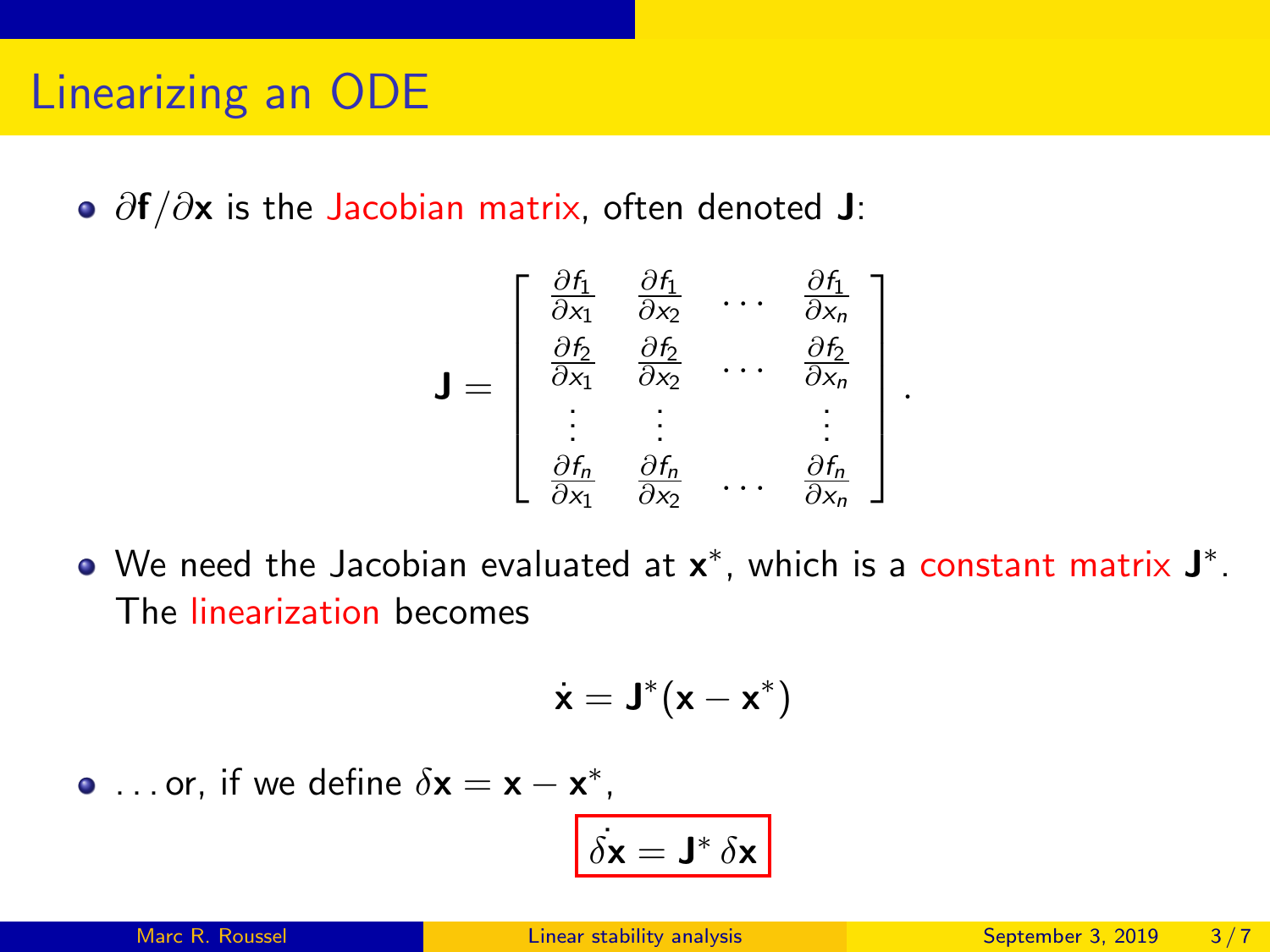# Linearizing an ODE

- $\dot{\delta {\mathbf x}} = {\mathbf J}^* \, \delta {\mathbf x}$  is a linear ordinary differential equation.
- The solution can be written

$$
\delta \mathbf{x} = \sum_{j=1}^n a_j \mathbf{e}_j e^{\lambda_j t}
$$

where  $(\lambda_j, \mathbf{e}_j)$  is one of the  $\emph{n}$  eigenvalue-eigenvector pairs of the matrix  $\mathbf{J}^*$ , and the  $a_j$  are constants chosen to satisfy the initial conditions.

Theorem: The equilibrium point  $\mathbf{x}^*$  is locally stable if all of the  $\lambda_j$  have negative real parts. It is unstable if at least one of the  $\lambda_i$  has a positive real part.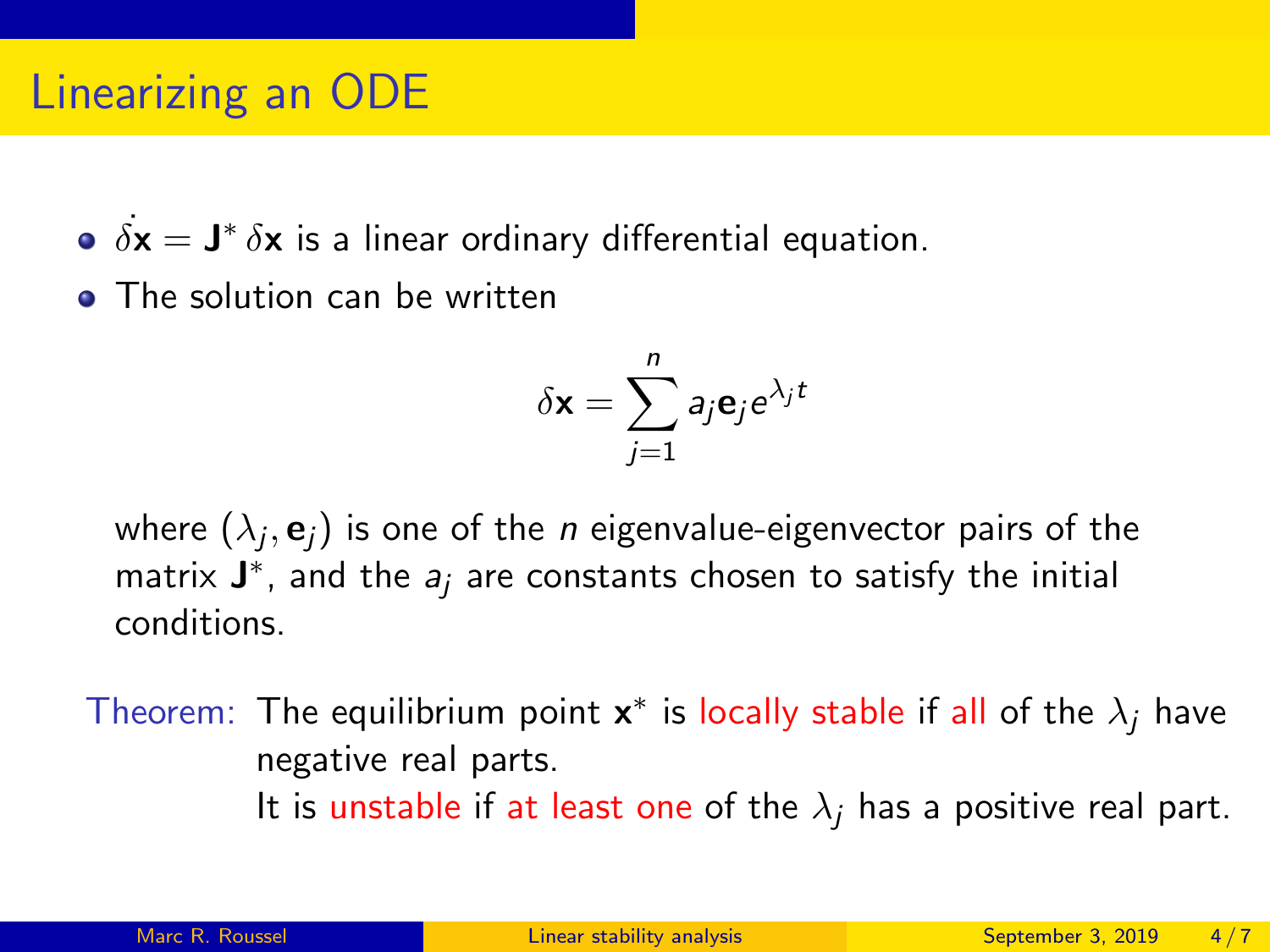#### Technical details: eigenvalues of a matrix

• The eigenvalues  $\lambda$  of a matrix **A** satisfy the characteristic equation

 $|\lambda I - A| = 0$ 

- The left-hand side of the characteristic equation is a polynomial in  $\lambda$ .
- If **A** is an  $n \times n$  matrix, then the characteristic polynomial has degree  $n$ , so there are  $n$  eigenvalues.
- The eigenvalues can be real, or can appear in complex-conjugate pairs  $\lambda_{j,j+1} = \mu_j \pm i\nu_j.$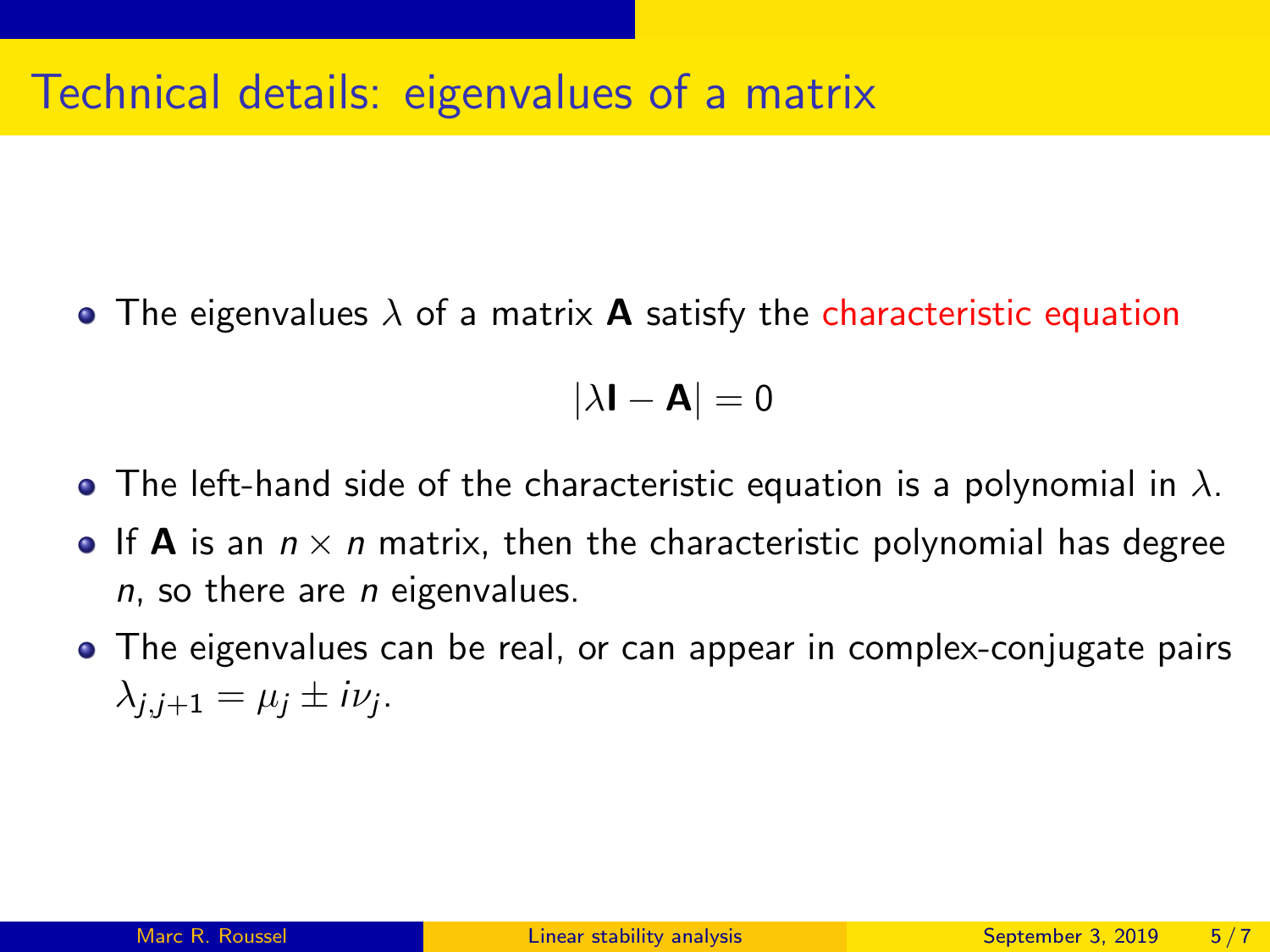#### Technical details: exponentials of complex numbers

- The solutions of a linear differential equation involve the exponentials of the eigenvalues,  $e^{\lambda_j t}$ .
- If  $\lambda_j = \mu_j + i\nu_j$ , then

$$
e^{\lambda_j t}=e^{\mu_j t}e^{i\nu_j t}
$$

Euler's formula allows us to expand the exponential with the imaginary argument:

$$
e^{i\nu_j t} = \cos(\nu_j t) + i \sin(\nu_j t)
$$

Conclusion: From the point of view of stability, only the real part of the eigenvalue matters.